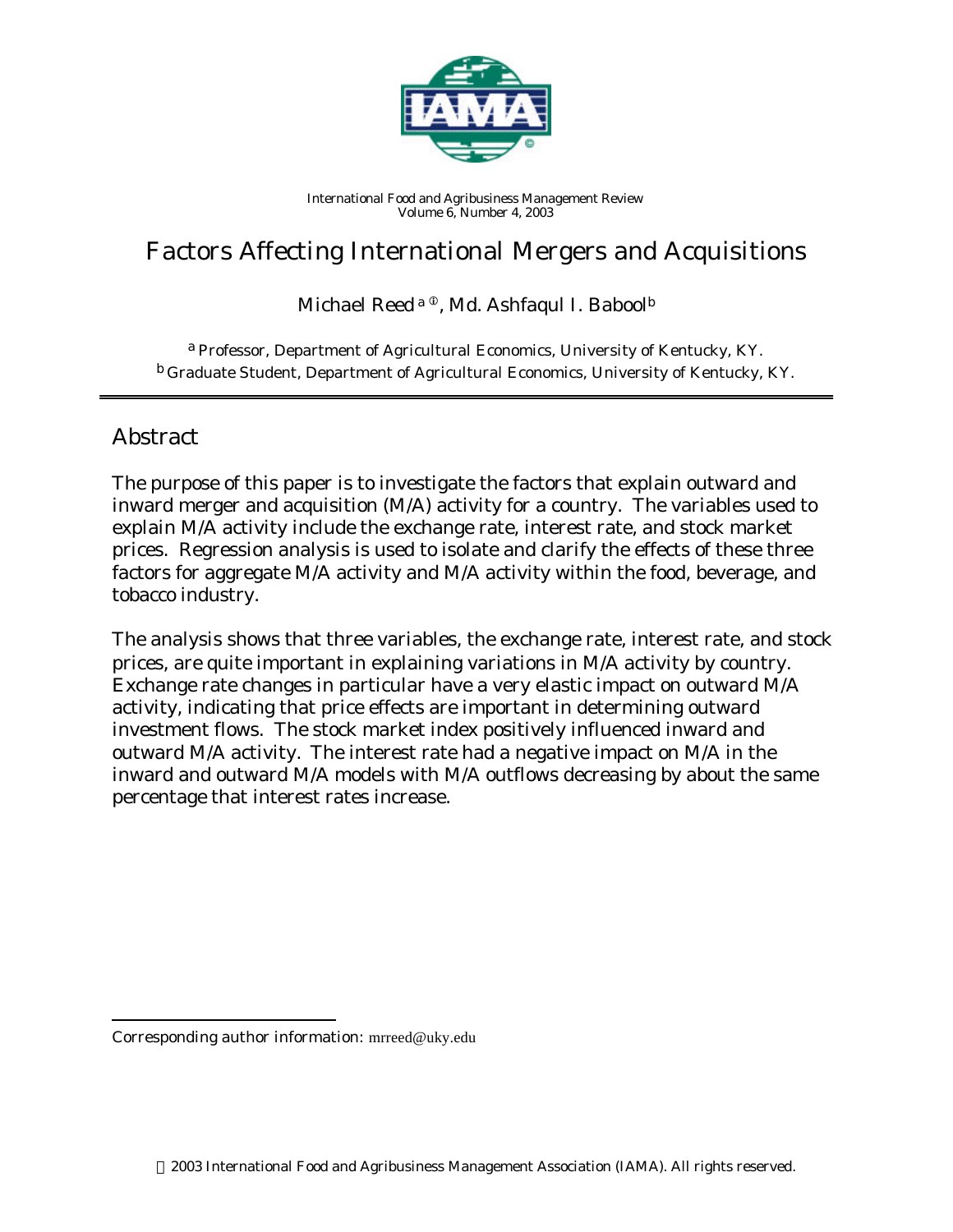# Introduction

There has been an active literature in agricultural economics that looks at foreign investment flows in the food processing industry (Gopinath et al. 1998; Henderson et al.; Marchant et al.). Foreign direct investment (FDI) has been quite large in food processing and these models have investigated such issues as its direction, causes, effects on competitiveness, and implications for U.S. agribusinesses and agricultural exports.

Most of the analysis in this literature begins with a model that assumes that FDI results in the establishment of new plants and equipment or "greenfield" investment (Bajo-Rubio and Sosvilla-Rivero; Barrell and Pain; Gopinath et al. 1999). Such a model assumes that the investing company chooses a location, plant size, product mix, distribution system, and other company attributes in order to maximize profits. The firm's size and structure are endogenous with the investment decision. The idea is that the investing company uses its funds (borrowed or internally generated) to build a facility that has a high return on investment and thus maximum profit.

The reality is that most FDI comes in the form of a merger or acquisition (M/A) of existing facilities that have predetermined capacities, product lines, and marketing channels1. These company characteristics can be changed after the M/A, but the factors that an acquiring company considers in its decision will be different than if it was building the plant, equipment, and distribution system from scratch. The advantage of a M/A is that risk is lowered because the company has an established track record (though there may be information asymmetry with respect to some company characteristics). The acquiring company is purchasing real assets and intangible assets such goodwill.

# Background

l

The United Nations Committee on Trade and Development (UNCTAD) reports that international mergers and acquisitions grew from \$81 billion in 1991 to \$720 billion in 1999, an almost nine-fold increase over eight years. Figure 1 shows the value of M/As<sup>2</sup> and the number of transactions for those years. Though the number of deals has steadily increased, the value of M/As increased quite rapidly after 1994. Over the 1991-99 period, UNCTAD estimates that M/A accounted for over 80% of FDI. Kang and Johansson estimate that M/A accounted for 53% of FDI in 1991, but 85% in 1997. They posit that strong stock markets throughout the more developed

 $<sup>1</sup>$  Japan is an interesting exception to this rule. Most Japanese investment comes in the form of greenfield</sup> investment (Kojima). This is borne out by data presented later.

<sup>&</sup>lt;sup>2</sup> We will use  $M/A$  to denote cross border mergers and acquisitions. This manuscript does not deal with merger and acquisition activity within countries.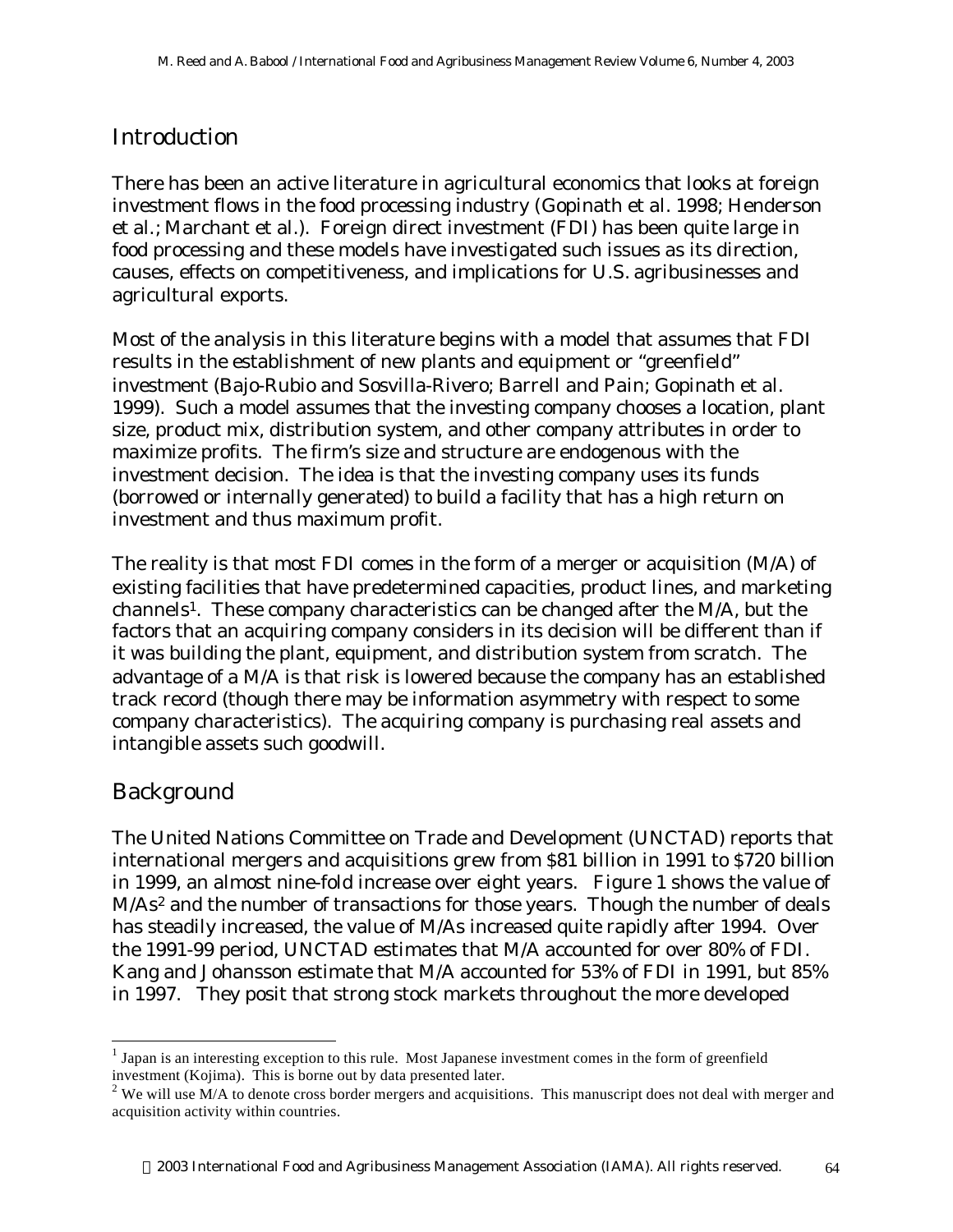

*Source: World Investment Report 2000.*

world have fueled this increase in activity. It is clear that one cannot understand FDI exclusively through a model of greenfield investment.

Each M/A has a recipient country (the country of the new subsidiary or the inward part of the investment flow) and a sending country (the home country of the investing firm or the outward part of the investment flow). More developed countries dominate these transactions on both sides, accounting for 89% of outward M/A flows (purchases) and 73% of inward M/A flows (sales) during 1991 through 1998 (Table 1). Five countries alone, the U.S., U.K., Germany, France, and Canada, dominate M/A activity; accounting for 62% of the sales (inward) and 66% of the purchases (outward) through M/A.

Less developed countries have increased their M/A activity more rapidly since 1996. Mody and Negishi believe that privatization programs in Asia, Central and Eastern Europe and Latin America have lead to this increase, along with the sale of distressed assets from the Asian financial crisis. Note that firms in these regions have also been active purchasers of other firms outside their country.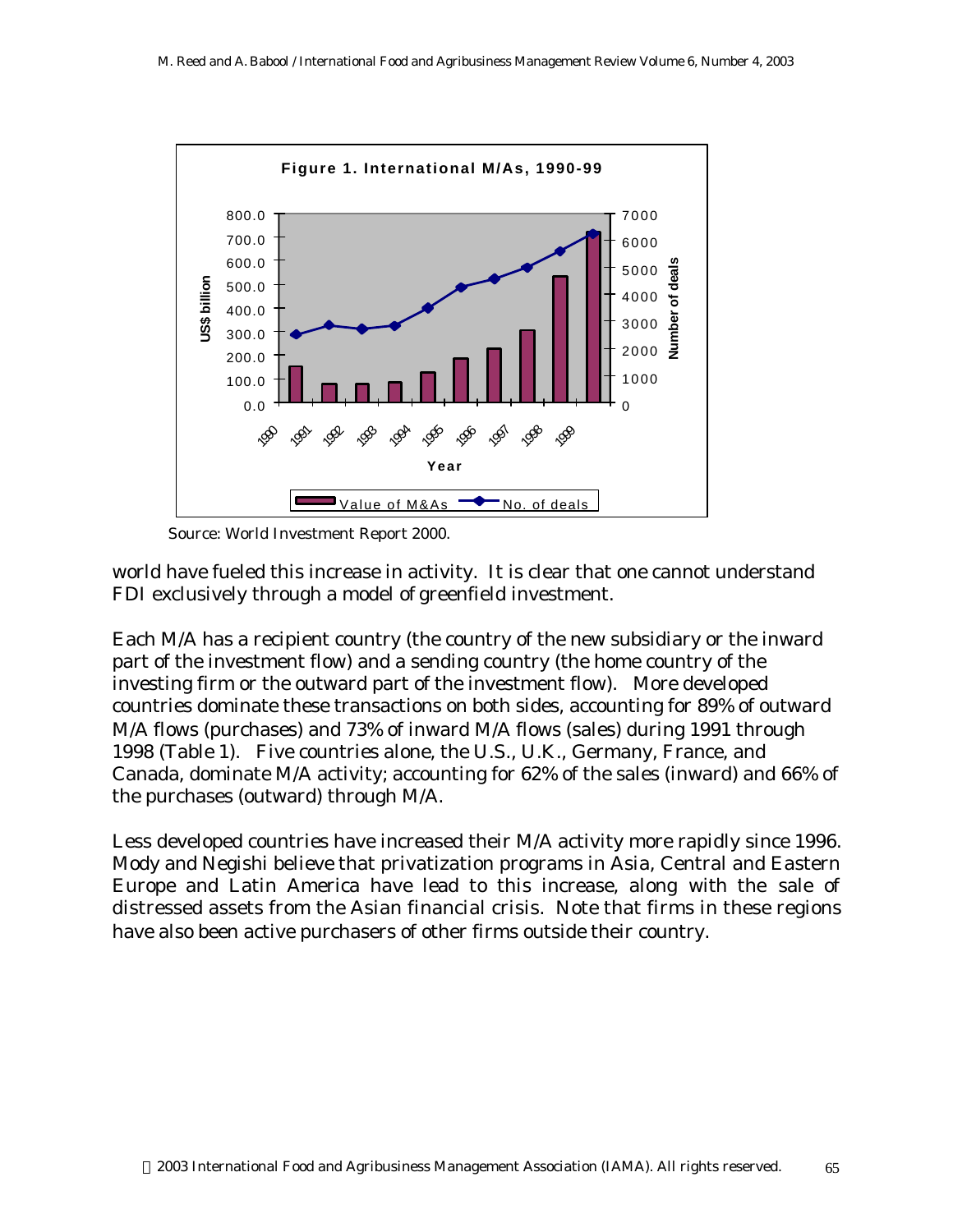| Country/Region                              | Outward                        | Inward             | <b>Net</b>                     |
|---------------------------------------------|--------------------------------|--------------------|--------------------------------|
| U.S.                                        | \$558                          | \$809              | $-$ S 251                      |
| Canada                                      | \$113                          | $S$ 91             | $S$ 22                         |
| U.K.                                        | \$522                          | \$395              | \$127                          |
| France                                      | \$217                          | \$124              | \$93                           |
| Germany                                     | \$231                          | \$114              | \$117                          |
| Australia                                   | \$54                           | \$84               | $-S$ 30                        |
| Japan                                       | \$56                           | $S$ 27             | \$<br>29                       |
| Other MDCs                                  | \$556                          | \$491              | \$<br>65                       |
| Latin America                               | $S$ 71                         | \$206              | $-$ S 135                      |
| South, East, and SE<br>Asia                 | \$<br>79                       | \$97               | $-S$ 18                        |
| Other LDCs                                  | \$<br>19                       | $\mathsf{S}$<br>15 | $\mathsf{S}$<br>$\overline{4}$ |
| <b>Central and Eastern</b><br><b>Europe</b> | $\mathsf{S}$<br>$\overline{4}$ | \$35               | $-S$ 31                        |

Table 1. Merger and Acquisition Activity by Region for 1990-1999 in billion \$s.

Source: World Investment Report, 2000.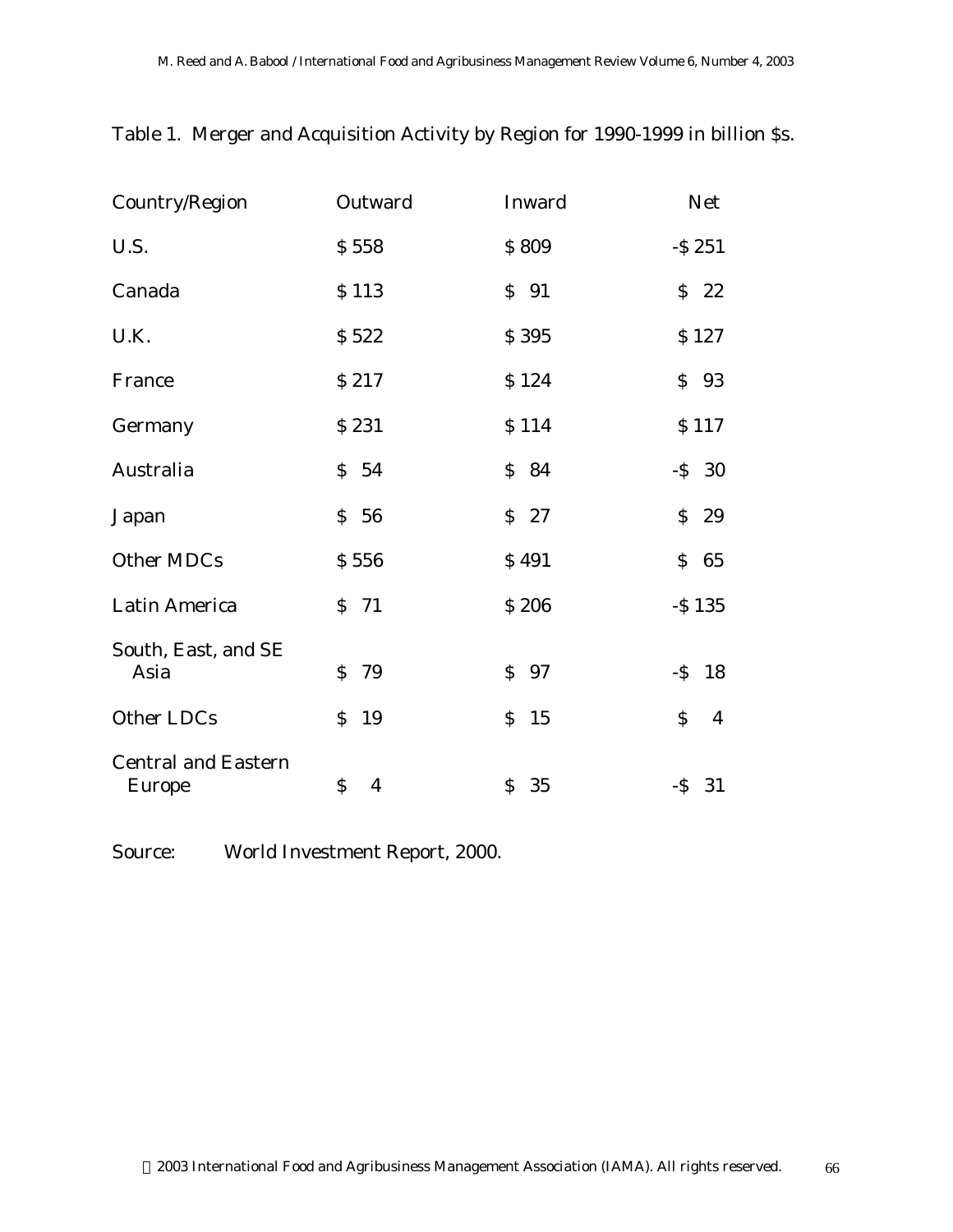|                       | <b>MDCs</b><br>Outward | <b>MDCs</b><br>Inward | <b>LDCs</b><br>Outward | <b>LDCs</b><br>Inward |
|-----------------------|------------------------|-----------------------|------------------------|-----------------------|
| Majority M/A          | \$768                  | S 721                 | -70<br>S.              | \$116                 |
| Total M/A             | \$1,228                | <b>\$968</b>          | \$191                  | \$450                 |
| Majority share of M/A | 63%                    | 74%                   | 37%                    | 26%                   |
| <b>Total FDI</b>      | \$1,766                | \$1,155               | \$262                  | \$645                 |
| M/A share of FDI      | 70%                    | 84%                   | 73%                    | 70%                   |

Table 2. Merger and Acquisition Activity and its Share of FDI, 1991-97.

#### Source: Kang and Johansson

An important distinction in M/A activity is whether the buying firm is a majority or minority owner. Table 2 gives statistics on majority versus all M/A activity and M/A activity versus FDI for MDCs and LDCs. Most of the percentages are close for each category except that the M/A is much more likely to be a majority owner for MDCs versus LDCs (60-70% for MDCs versus 25-35% for LDCs). Inward FDI in MDCs is somewhat more likely to be in the form of M/A than for the other three categories. The table shows that LDCs are net receivers of funds from FDI and M/As.

The purpose of this paper is to investigate the factors that explain outward and inward M/A activity for a country, in contrast to total FDI activity. A model is developed that explains M/A activity, rather than greenfield investment. The variables used to explain M/A activity include the exchange rate, interest rate, and stock market prices. Regression analysis is used to isolate and clarify the effects of these three factors for aggregate M/A activity and these same three factors are used to explain M/A activity within the food, beverage, and tobacco industry.

#### Literature Review

The literature which focuses on FDI as a greenfield investment usually begins with profit maximization or cost minimization by the firm subject to a production function constraint. The firm will choose its domestic and foreign output levels, along with its input use. Some models focus on FDI as a two-step process, whereby the firm first decides whether to establish a foreign presence, and then decides the optimal output level for the foreign subsidiary (Bajo-Rubio and Sosvilla-Rivero).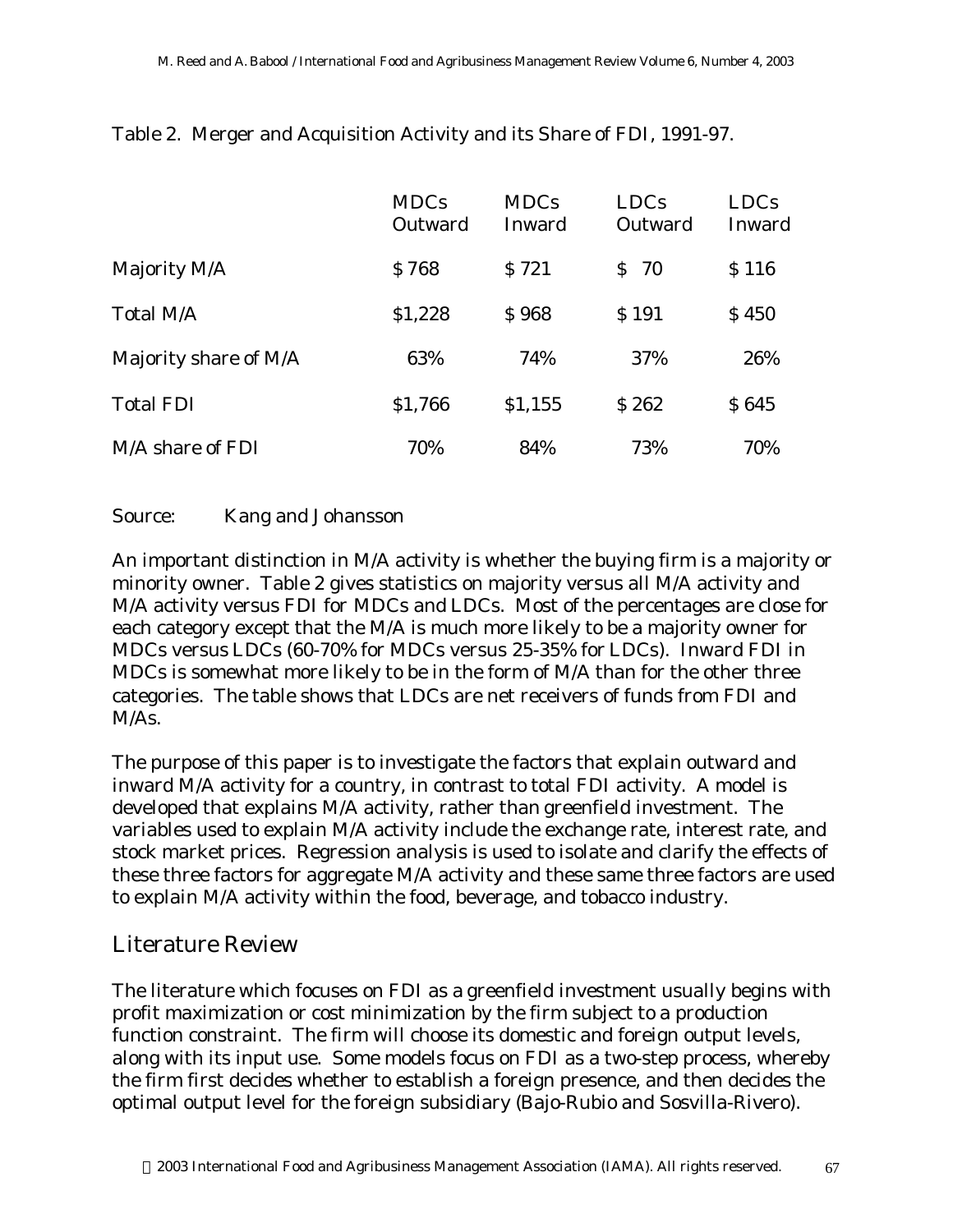Viewing FDI through a M/A, where there is an existing company and the acquiring firm faces the zero/one decision on whether to purchase the firm, is different. The analytical literature for M/As has focused on some of the same variables as the greenfield investment approach, such as exchange rates and economic activity, but diversification and the financial capacity of the acquiring firm is more important in M/A analyses. The most important metric of financial capacity for the acquiring firm is often its stock price because M/As are often accomplished through issuance of stock by the acquiring firm. The greater the capitalization of the acquiring firm, the greater capacity they have for purchasing other firms.

Vasconcellos and Kish have done much work in this area on bilateral M/As (Vasconcellos and Kish (1996), Vasconcellos and Kish (1998)). They developed a capital budgeting model to explain M/A activity between two countries. They assume that the foreign acquisition is an investment decision where future cash flows and the firm's terminal value are discounted with an interest rate. Present and future exchange rates are important because the values over time are repatriated to the acquiring firm's home country. The purchase can be made through a combination of borrowed funds and equity funds (which come from the acquiring firm's market capitalization). Thus, the company's stock price is an important factor.

The empirical application of this model always involved acquisition differences between two countries as the dependent variable. The Vasconcellos and Kish model regressed the difference in acquisition values for two countries as a function of the exchange rate, interest rate differential, and the value of stock price indices for the countries. In their 1996 study, which explained acquisitions between US and Canadian firms, they found that the difference in interest rates and the priceearnings ratio in each stock market were important explanatory variables. In their 1998 study, which explained acquisitions between US firms and firms from four European countries, they found that stock market prices and the interest rate differentials were major determinants, whereas the exchange rate was not consistent in its relationship to acquisitions.

For this paper, the model of Vasconcellos and Kish (1996) is useful, but the work of McCorriston and Sheldon is more relevant because we want to explain aggregate M/A flows, not net M/A flows. They regressed M/A inflows into the US by industry on the real exchange rate, a relative stock price index, and a time trend. They fitted the models for 1980-90 and 1980-95. They found that the model worked well for aggregate manufacturing, but not for food manufacturing.

### Conceptual Framework and Empirical Model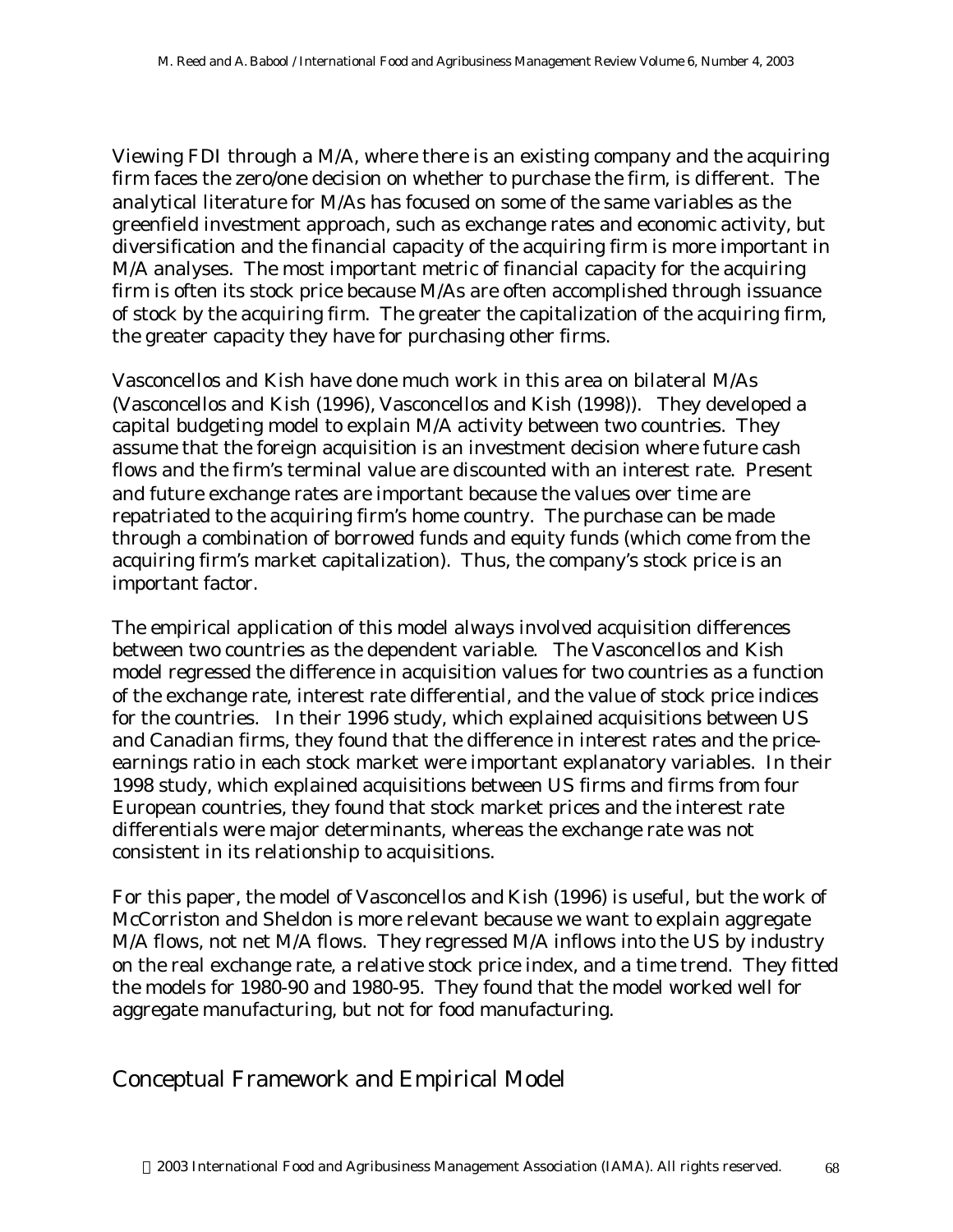The conceptual model used in this analysis is similar to the capital budgeting model developed by Vasconcellos and Kish (1996). A general net present value from an acquisition (abstracting from foreign currencies) is the value of all future cash flows subtracting the initial cost of the investment:

$$
NPV = \sum_{t=1}^{T} \frac{C_t}{(1+r)^t} + \frac{SV_T}{(1+r)^T} - C_0
$$
 (1)

where  $NPV = Net$  present value for the M/A;

 $C<sub>i</sub>$  = Cash flows during period t;

 $r =$  Discount rate for the M/A;

 $SV_r$  = Salvage value of the M/A;

 $C_0$  = Initial costs for M/A;

 $t =$  time period;

 $T =$  expected life of the project.

Or incorporating the source of funds for the acquisition and exchange rate considerations:

$$
NPV = \sum_{t=1}^{T} \frac{[(C_t)^*(1 - rr_t)^*(ER_t)]}{(1 + r)^t} + \frac{[(SV_T)^*(ER_T)]}{(1 + r)^T}
$$

$$
-[EF_h + BF_h + BF_f * ER_0] \qquad (2)
$$

where  $r_{t}$  = Proportion of cash flows retained to support future operations;

 $ER_t = \text{Foreign exchange rate at time t};$ 

 $EF_h$  = Equity funds in the home currency;

 $BF<sub>h</sub>$  = Borrowed funds in the home currency;

 $BF<sub>f</sub>$  = Borrowed funds in the foreign currency;

This model assumes that a firm accepts an investment proposal when the NPV is positive (and capital constraints are not binding), otherwise it will reject the proposal for merging with or acquiring the firm.

Many variables in equation (2) are not available by acquisition and they are not measurable on an aggregate basis. Thus the empirical model uses proxies for these conceptual variables. The exchange rate and interest rate are observable and are included as independent variables in the empirical model. The stock market index is used as a proxy to measure access to equity and borrowed funds for the firm.

Using this capital budgeting framework, the equations to explain inward and outward M/As were specified in double log form:

 $\ln MA_{it} = a_0 + a_1 \ln X R_{it} + a_2 \ln GBY_{it} + a_3 \ln SKX_{it} + m_t$  (3)

where *MA* represents the value of M/As, *XR* denotes the exchange rates (National currency/SDR), *GBY* is the government bond yield, *SKX* is the stock market index of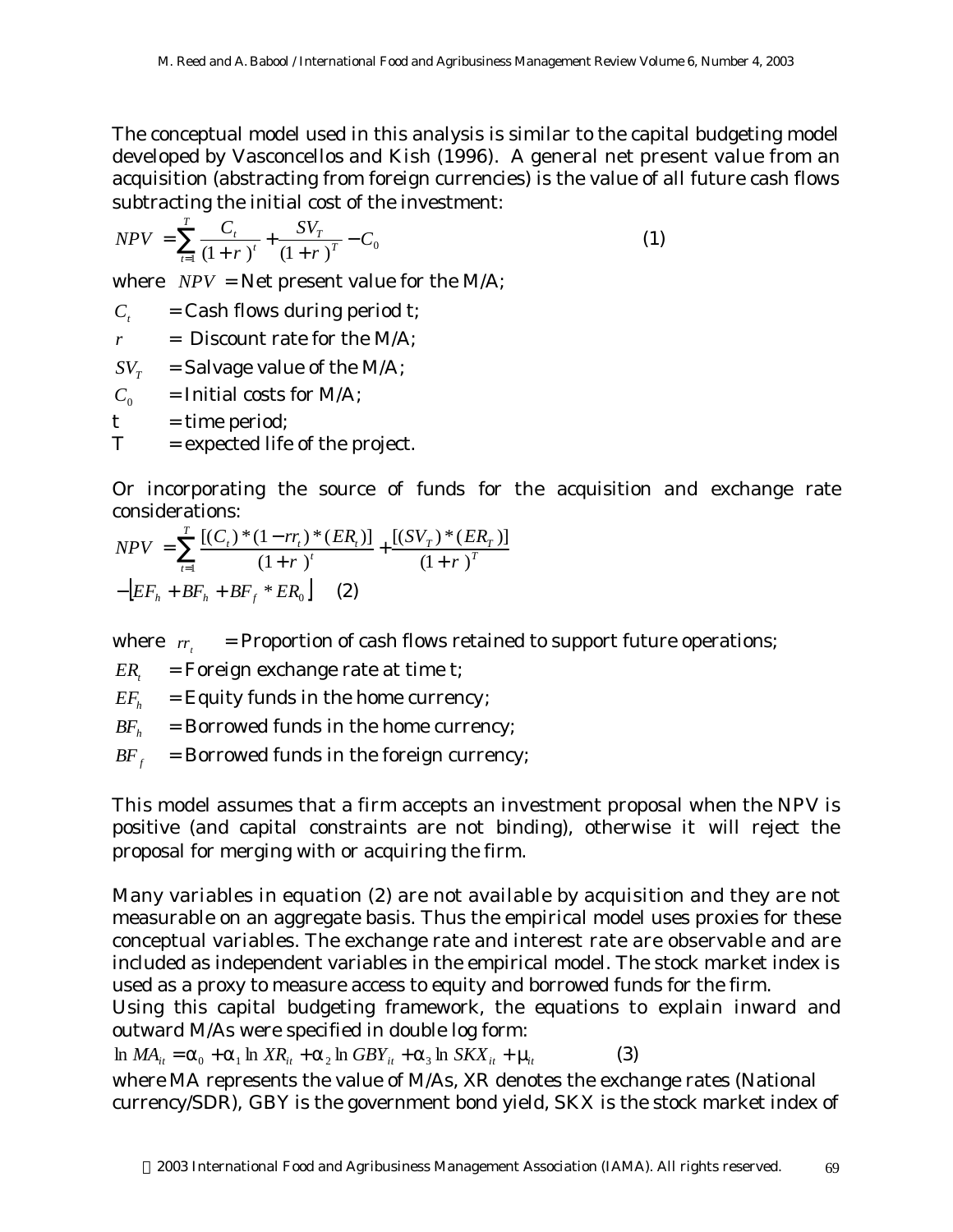the country, the *t* subscript denotes time, the *i* subscript denotes country, and *m* is error term. As the exchange rate increases, the national currency is falling in value. For inward M/As the exchange rate is expected to have a positive coefficient (a depreciation in the country's currency should increase its M/A activity), while the bond yield and stock market index have negative coefficients (higher interest rates increase the acquisition's cost, while a higher stock market index likely increases the cost of acquiring the firm). For outward M/As the exchange rate and bond yield are expected to have a negative coefficient (a depreciation in the country's exchange rate will make foreign firms more expensive), while the stock market index is expected to have a positive coefficient (a higher stock market value tends to reduce the capital constraints of acquiring firms).

### Data and Methods of Analysis

Equation (3) is fitted for aggregate M/A activity and M/A activity in food, beverages, and tobacco (FBT). The countries included in the aggregate M/A activity are the U. S., Australia, Canada, France, Germany, Japan, and the United Kingdom. Data are available for these countries for 1987 - 1999. Data on M/As came from UNCTAD (through the World Investment Report 2000), exchange rates and government bond yields came from the International Monetary Fund, and stock market indexes came from the major stock exchange in each country (S&P 500, All Ordinaries Index, TSE 300, CAC 250, DAX, TOPIX, and FTSE 100 were used). More details on the data are available from the authors. Limited data are available for M/A activity in food processing. We could get data only for the U.S., the European Union, and South, East, and Southeast Asia (inward only for the Asian countries) for the 1987 – 1999 period.

A panel data approach with random effects was used for the aggregate M/A data because there were sufficient degrees of freedom for this analysis. Intercepts and slope coefficients were allowed to vary by country; the dummy variable design was orthogonal, so the coefficients reported are for an average country. Tests for multicollinearity indicated that no problems existed with the data set. However, heteroscedasticity was found for Australia (outward) and Japan (inward). These problems were corrected using weighted least squares.

A simple pooling approach was used for the food manufacturing analysis because of the limited number of observations. In order to make the data compatible among countries, two variables (the exchange rate and stock market index) were transformed into indices so that the pooling would involve unit-free variables. The index for each country was formed by dividing each year's observation by the first observation, and multiplying by 100. Dummy variables were also used to identify regions in this estimation. Tests for multicollinearity indicated that no problems existed with the data set. However, heteroscedasticity was found for South, East,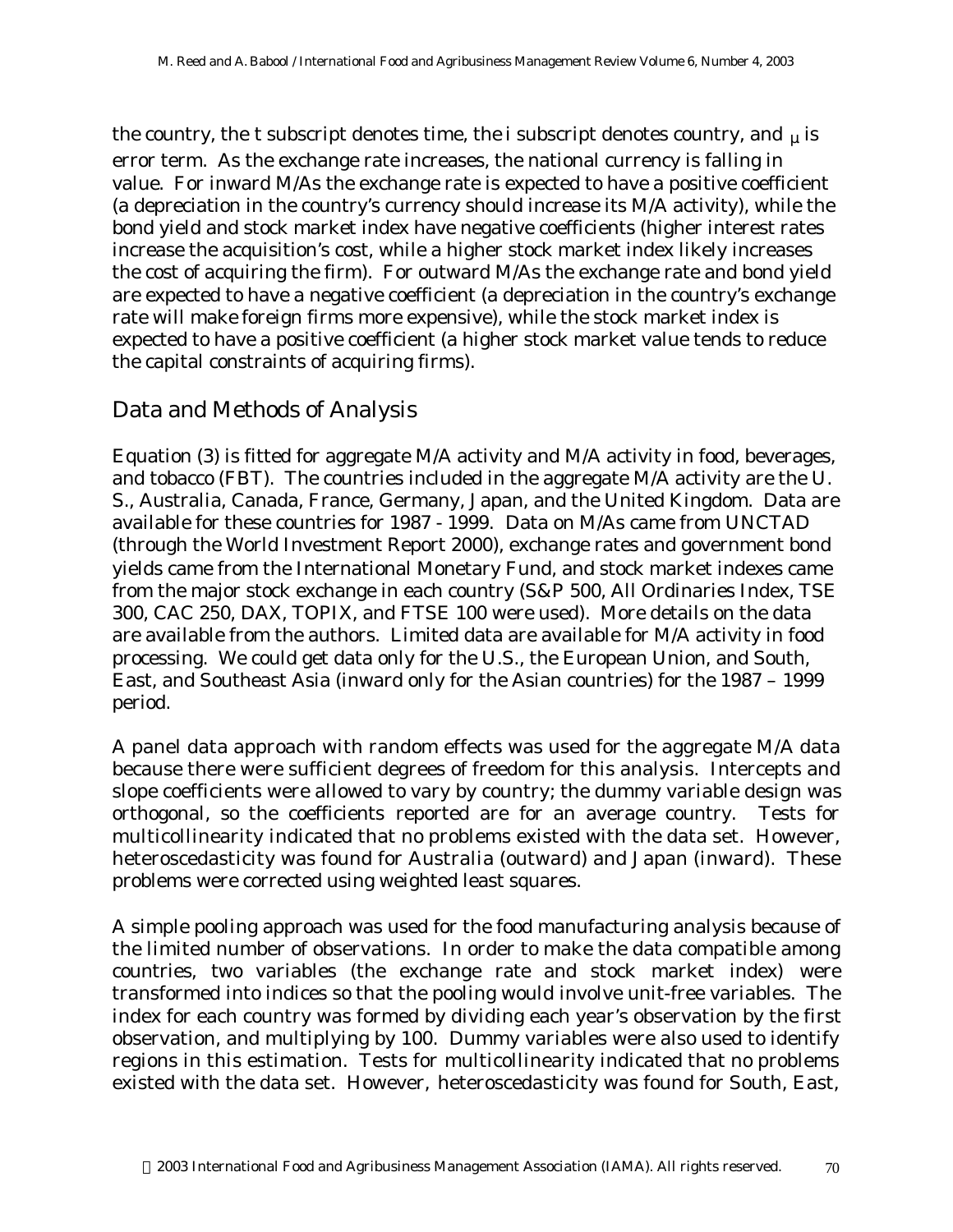and Southeast Asia (outward) and the U.S. (inward). These problems were corrected using weighted least squares.

#### Results

Table 3 displays the parameter estimates, t-values, and coefficients of determination  $(R^2)$  for the estimations of equation (3) using aggregate M/A data. These estimates incorporate the transformations necessary for meeting the assumptions of ordinary least squares (OLS) regressioin.

The model does a good job of explaining outward M/A activity, witnessed by the higher  $R^2$  for that equation. All slope coefficient estimates for the outward  $M/A$ activity were significantly different from zero at the 1% level and of the expected sign.

The exchange rate negatively impacts outward M/A activity. A 1% decrease in the exchange rate is associated with a 3.93% increase in outward M/As, which is a rather elastic effect. Obviously, M/A activity is quite sensitive to exchange rate changes. This negative relationship implies that an appreciation of the country's currency creates a favorable condition for the acquiring country to purchase foreign firms. This relationship is consistent with the bilateral findings of Vasconcellos and Kish (1998), but their 1996 study found no significant exchange rate effects. Certainly these results confirm that the exchange rate is an important determinant of outward M/A activity.

The government bond yield had a negative impact on M/A. If the government bond yield increases by 1%, M/A outflows will decrease by 1.18%, nearly a one-for-one change in percentage terms. So higher interest rates reduce M/A activity, but their effects are not as drastic as the exchange rate effects. Both studies by Vasconcellos and Kish used bond yield differences in a bilateral model, thus their results are not directly comparable. They found the yield differential coefficient significantly different from zero fewer than 50% of the time in their estimations.

The stock market index was found to affect outward M/A activity on a nearly onefor-one basis (unitary elasticity). If the stock market in a country increases by 1%, the model predicts that outward M/A will increase by 0.92%, an almost equal percentage. Companies obviously use some of their increased capitalization to purchase foreign companies and at the margin they are keeping their share of international investments nearly constant. Given the huge run-up in stock prices throughout the developed world in the late 1990s, one can understand how M/A activity increased so rapidly. This result supports the findings of Vasconcellos and Kish (1998), though their 1996 study found no such significant relationship.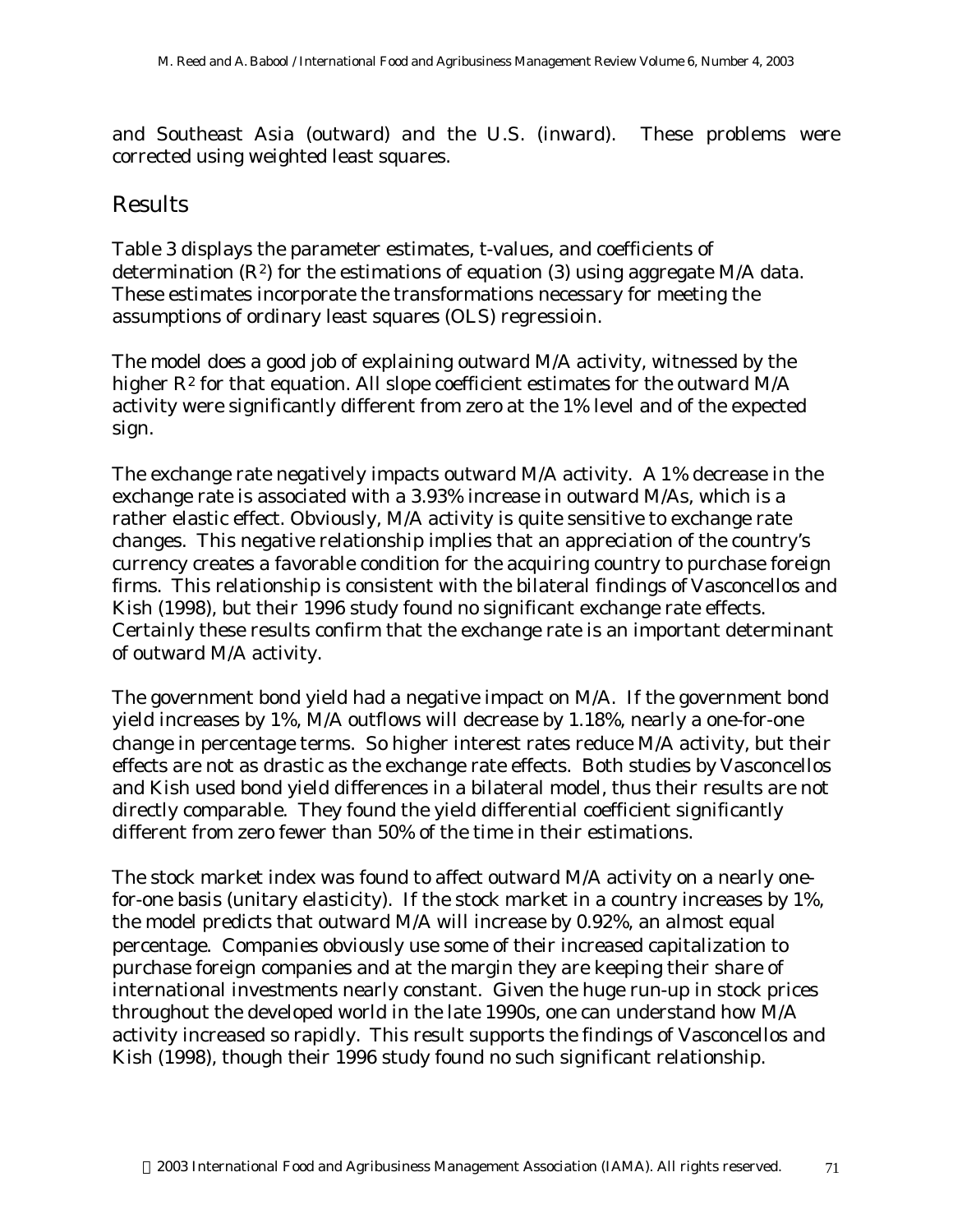|              | Intercept                        | XR                | <b>GBY</b>        | <b>SKX</b>     | $R^2$ |
|--------------|----------------------------------|-------------------|-------------------|----------------|-------|
| Outward M/As | $-1.82$<br>$(0.91)$ <sup>a</sup> | $-3.93$<br>(4.70) | $-1.18$<br>(6.24) | 0.92<br>(8.01) | 0.94  |
| Inward M/As  | $-0.76$<br>(0.61)                | $-1.23$<br>(1.99) | $-1.08$<br>(3.82) | 0.85<br>(6.64) | 0.52  |

Table 3. Results for Regression Explaining Aggregate Mergers and Acquisitions.

<sup>a</sup>Absolute t-values are in parentheses

The results for inward M/A activity are less satisfying than for outward activity. The lower  $R^2$  indicates that the variables explain much less variation. Individualized locational factors (measured by the dummy variables) play a more pronounced role at the receiving end of M/A activity. A company has the resources to acquire a firm, but the factors that lead them to a specific firm and country seem less easy to pinpoint from an economic perspective. Geographic diversification could play a large role.

A surprising result is that the relationship between exchange rates and inward M/A activity is negative and significantly different from zero at the 5% level. This implies that companies tend to acquire firms in countries with a strong currency. This might be understandable if the investing company believes that a strong currency indicates positive future economic prospects for the country. If that is the case, exchange rate changes can have two effects on inward M/A: a price effect and a future economic growth effect. In this instance, the later effect dominates. Vasconcellos and Kish (1996) had the same finding.

The estimated coefficient on the government bond yield (-1.08) is very similar to the outward M/A equation. This is to be expected with an integrated international capital market where firms can obtain financing from various countries. The slightly smaller coefficient for inward M/A might indicate that the investing company is slightly more likely to obtain its financing from its home country.

The t-ratio on the stock market index has a higher absolute value than for the other two variables, indicating that its effect is highly significant. One might expect that as stock prices increase in the recipient country that acquisitions would be less common, yet the opposite is true. This is another instance where the variable likely has two counteracting impacts. Yes, a higher stock market index will tend to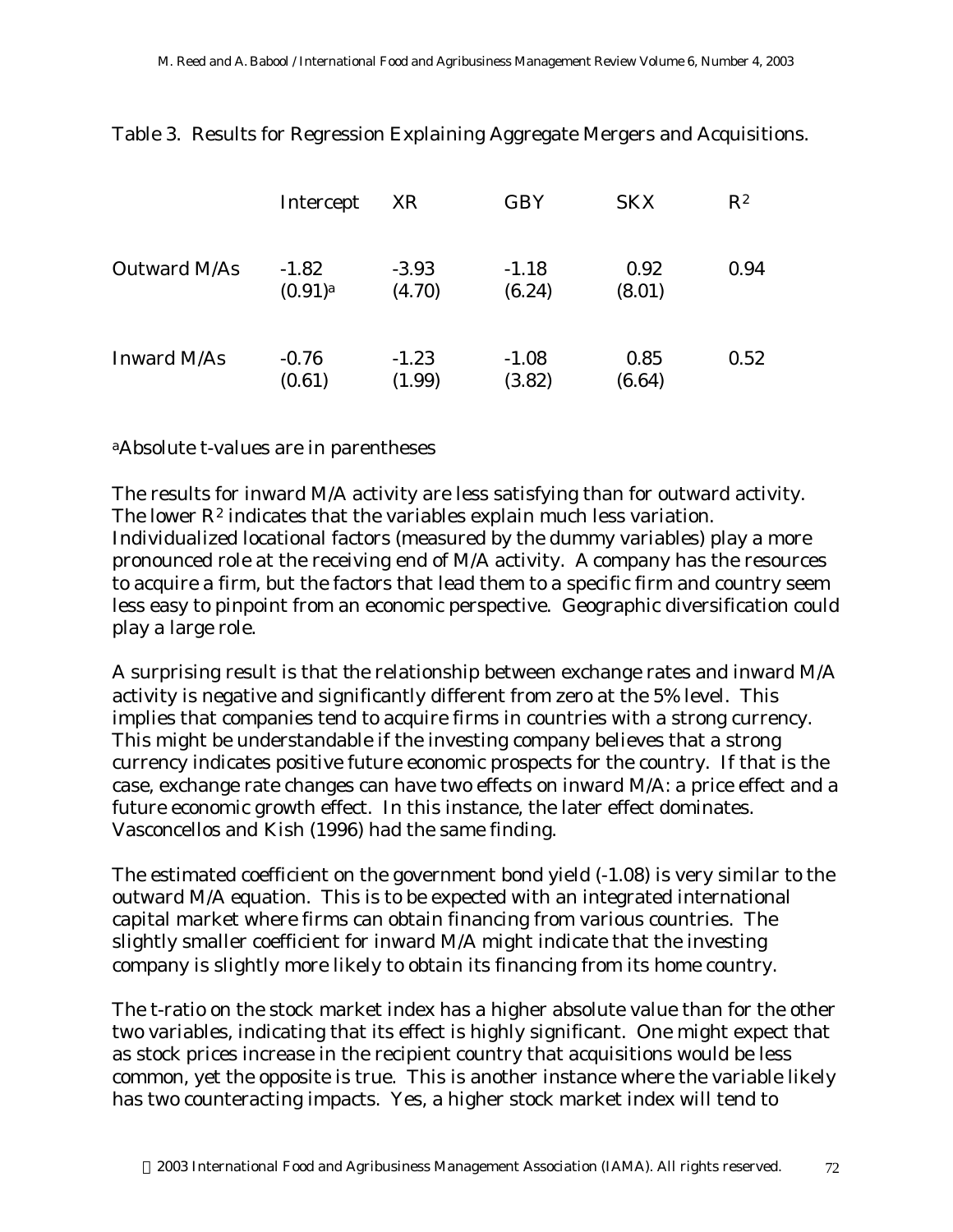increase the cost of the M/A, yet it also indicates brighter economic prospects for the nation and therefore a more profitable firm once it is acquired. Again, the economic activity effect dominates for the stock market coefficient, as it did with the exchange rate. This finding is also consistent with Vasconcellos and Kish (1998).

The results that the future economic prospects of the acquired firm dominates the increased costs associated with exchange rate and stock market price changes leads to some interesting, and potentially harmful, consequences. Suppose that a country's stock market has a one-shot increase, leading to more inward M/A activity. This increases the demand for its currency, appreciating its exchange rate, leading to more inward M/A activity. Thus, the increases in M/A activity feed upon themselves because of their positive impacts on the stock market and exchange rate. If these effects are not tempered, a "bubble" would develop as these changes feed upon themselves. One might argue that we have seen this bubble phenomenon in recent years with respect to M/A (and other economic) activities.

Using the same model, OLS regression was used to analyze the factors influencing M/A activity for the food, beverage, and tobacco (FBT) industry. The results are in table 4. The only difference in the analysis was that the exchange rate and stock market index were changed to index forms, as mentioned previously, and observations were available from a different set of countries/regions. Dummy variables were used to identify the United States and European Union in the inward M/A equation, while a dummy variable identified the United States in the outward M/A equation (because data from Asia were not available). Both equations had high  $R^2$ s, 88% and 78%, indicating that they explain most of the variation in the dependent variables.

The results for the outward M/A equation for FBT have some similarity to the aggregate M/A results. The exchange rate effect is almost as large as with aggregate data (-3.56 for FBT and –3.93 for aggregate), though it is not significantly different from zero. The insignificant coefficient is consistent with McCorriston and Sheldon. The coefficient for the stock market index is quite a bit larger for FBT than for aggregate, 1.56 versus 0.92, indicating that there is a pronounced push toward capital outflows in FBT if the domestic stock market is doing well. Food and beverage markets in the U.S. and Europe are saturated, so as more market capitalization becomes available, firms in these countries seek international firms for investments.

The stock market coefficient is the only coefficient that is significantly different from zero for the outward M/A equation; indicating that increased capitalization in a country increases its international acquisitions of FBT firms. McCorriston and Sheldon found that stock market prices did not significantly impact outward M/A activity. Results for the government bond yield are surprising, with a positive coefficient; yet the parameter estimate is not significantly different from zero.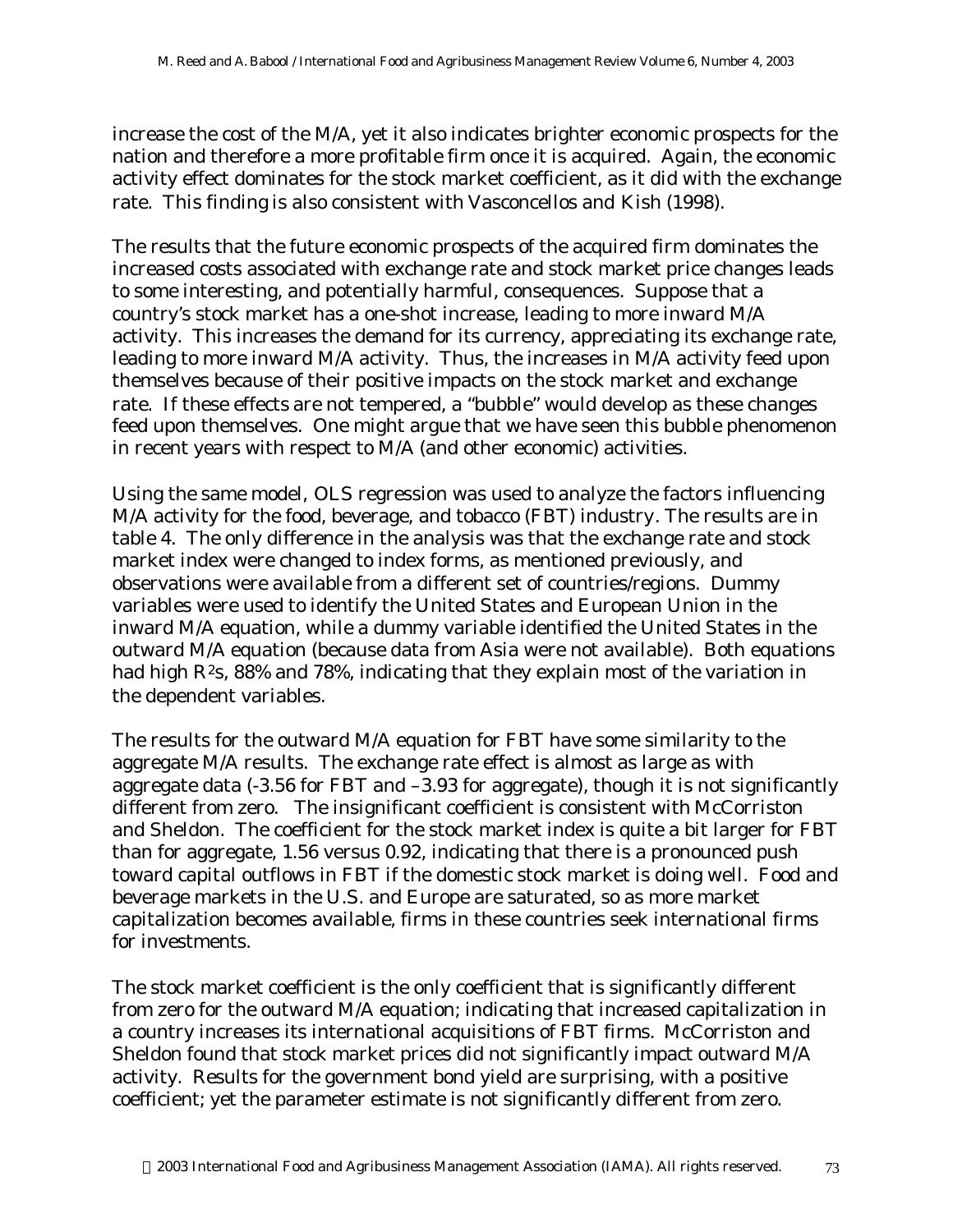Table 4. Results for Regression Explaining Food, Beverage, and Tobacco Mergers and Acquisitions.

|              | Intercept            | XR IN <sup>a</sup> | <b>GBY</b>        | SKX_IN            | $R^2$ |
|--------------|----------------------|--------------------|-------------------|-------------------|-------|
| Outward M/As | 8.04<br>$(0.47)^{b}$ | $-3.60$<br>(1.07)  | 1.40<br>(1.22)    | 1.56<br>(3.60)    | 0.88  |
| Inward M/As  | $-2.04$<br>(4.28)    | 1.97<br>(3.88)     | $-2.24$<br>(3.67) | $-0.65$<br>(2.13) | 0.78  |

<sup>a</sup>XR N and SKX IN are the exchange rate and stock market price, respectively, in index form.

<sup>b</sup>Absolute t-values are in parentheses

The exchange rate positively influenced inward M/As, which was the expected result, and the coefficient was significantly different from zero at the 1% level. Evidently the price effect on exchange rate changes dominates the economic activity effect, in contrast to the aggregate M/A model. This result seems reasonable for FBT because this is a slow growth industry where a potential buyer might be more price conscious. Economic growth won't influence demand patterns much for food and beverages, so the cost of the acquisition is quite important. Further, some FBT firms produce relatively homogeneous products where profitability is more sensitive to price and exchange rate changes.

The results indicate that inward M/A activity is more sensitive to interest rate movements for FBT, which supports the idea that potential buyers are price conscious, since the cost of capital would be part of the price. The coefficient on the government bond yield is significantly different from zero at the 1% level and more than twice the magnitude obtained for aggregate M/As.

The coefficient for the stock market index is also consistent with a price conscious purchaser because as stock prices in the country increase, there are fewer M/As in FBT. This coefficient, -0.65, is also significantly different from zero at the 5% level. Buyers tend to balk at investing in the FBT industry as stock prices move higher. This is quite sensible given the low-growth prospects for and commodity nature of FBT relative to other industries.

The findings for inward M/A activity are somewhat different than McCorriston and Sheldon. They did find that the stock price index was negatively associated with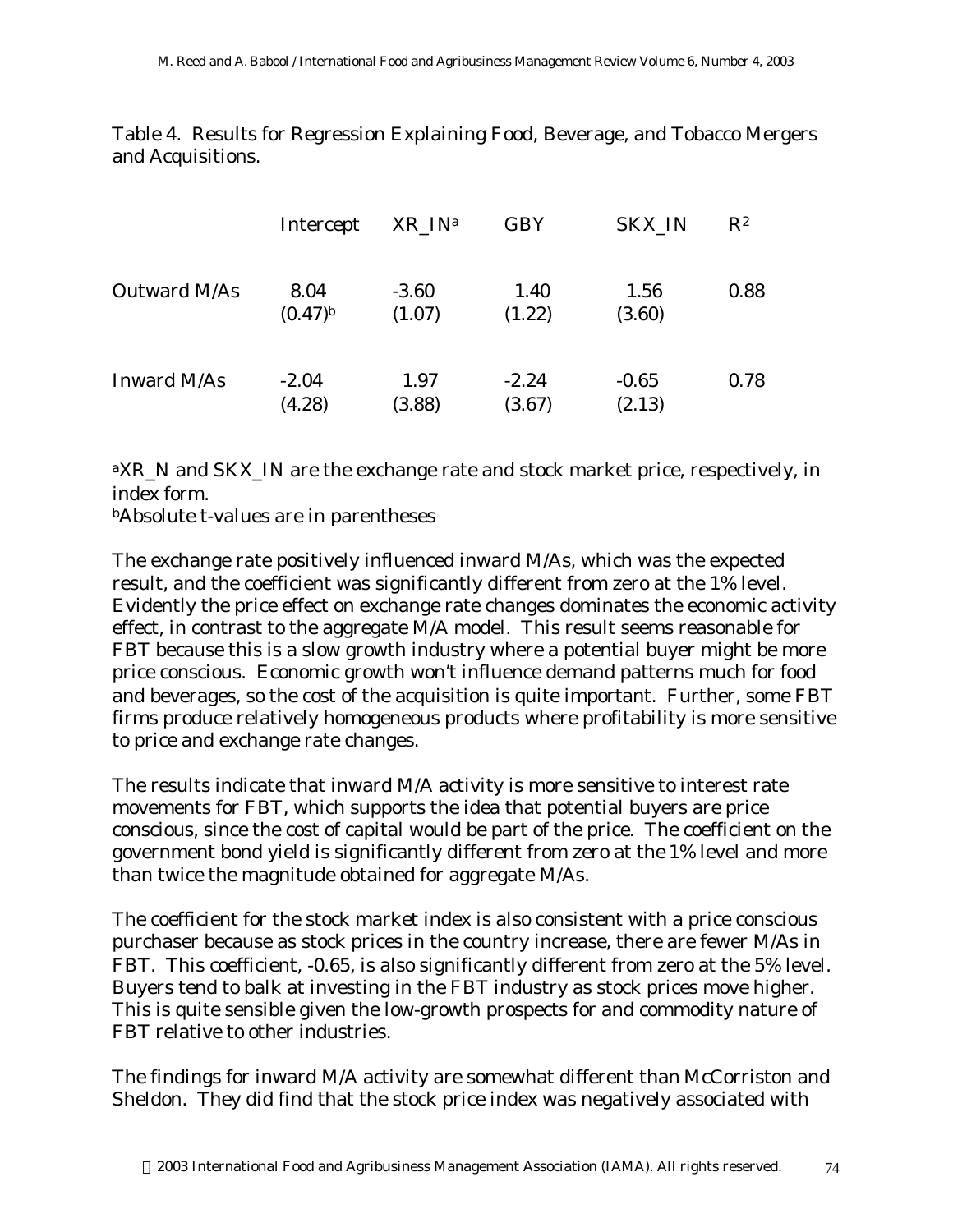M/A activity in the US FBT industry, but the coefficient was not significantly different from zero. Further, they did not find that the exchange rate explained a significant amount of variation in M/A activities.

McCorriston and Sheldon's conclusion was that the factors which explained aggregate M/A activity didn't explain such activity in the FBT industry. Our conclusions are somewhat different. The same factors are at work, but their impacts are different because of the slow-growth and commodity nature for FBT. This characteristic of the FBT industry makes potential purchasers much more sensitive to the acquisition price, and therefore to changes in the exchange rate and the general level of stock prices in the foreign country.

### Summary and Conclusions

This paper investigates factors influencing international mergers and acquisitions; a growing percentage of foreign direct investment. The analysis shows that three variables, the exchange rate, interest rate, and stock prices, are quite important in explaining variations in M/A activity by country. Exchange rate changes in particular have a very elastic impact on outward M/A activity, indicating that price effects are important in determining outward investment flows. A 1% appreciation of a country's currency will increase its outward M/A flows by almost 4%.

The analysis consistently finds two effects of exchange rate and stock price changes on inward M/A activity. The first is the price effect, which naturally flows from the capitalization framework used in model development. As the exchange rate in a foreign country depreciates or its stock market falls, its companies become more affordable to potential foreign buyers. However, these two variables also indicate the confidence that investors have in the country's economic future. As such, a counteracting impact is that a strong exchange rate and stock market attract M/A activity towards a country. We find that this later affect dominates for aggregate M/A activity, while the former affect dominates for FBT activity.

The finding that inward M/A activity is attracted by strong exchange rates and stock markets could have troubling consequences for countries. The consequences could include a potential "bubble," where the inward M/A activity increases the exchange rate and stock market, which, in turn, increases inward M/A activity, etc. We have seen some "bubble-like" movements in M/A activity through 1999, but recent M/A activity has shrunk substantially. One might conclude that the M/A bubble has burst since its 1999 peak.

It is clear that M/A activity in the food, beverage, and tobacco industry can be explained by these same three factors, though the model works much better for inward M/As. Yet the impact of these factors is different because of the slow-growth nature of the FBT industry. Potential buyers are more price conscious for FBT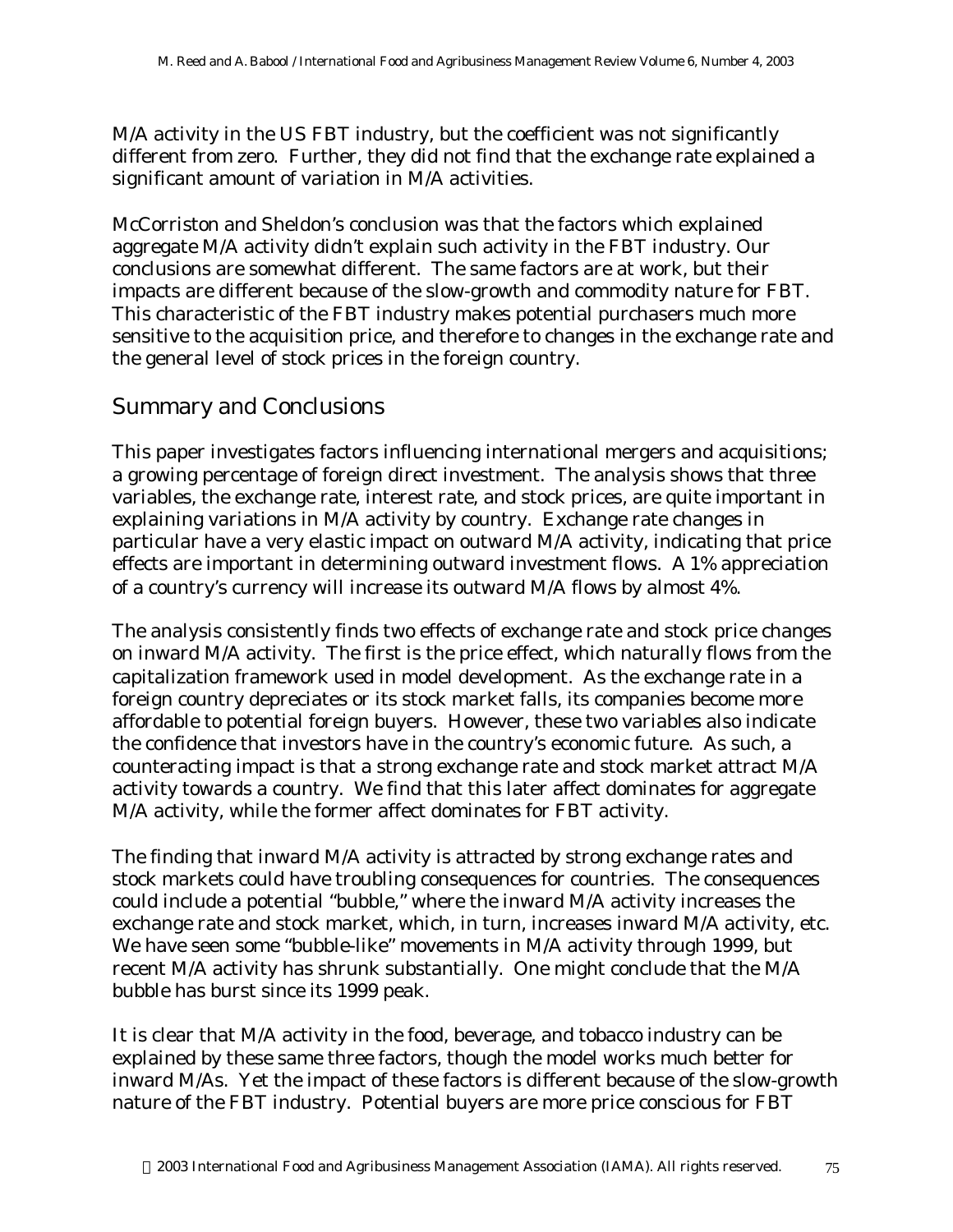purchases than they are for other M/A activities, so the price effects of the exchange rate and stock market dominate for inward M/A activities.

It is hoped that this analysis stimulates some added research emphasis on mergers and acquisitions, which have been mostly ignored by the academic community, including agricultural economists. These activities are an extremely important element of globalization that is likely to recover in the years ahead. We should certainly spend more time looking at their causes and consequences for the future structure of the world economy.

#### References

Barrell, R. and N. Pain. 1996. "An Econometric Analysis of U.S. Foreign Direct Investment." *Review of Economics and Statistics*. 78 (2): 200-7.

Bajo-Rubio, O., and S. Sosvilla-Rivero. 1994. "An Econometric Analysis of U.S. Foreign Direct Investment in Spain, 1964-89." *Southern Economic Journal,* 61, 104- 120.

Gopinath, M., D. Pick, and U. Vasavada. 1998. "Exchange Rate Effects on the Relationship between FDI and Trade in the U.S. Food Processing Industry." *American Journal of Agricultural Economics*, 80, 1073-1079.

Gopinath, M., D. Pick, and U. Vasavada. 1999. "The Economics of Foreign Direct Investment and Trade with an Application to the U.S. Food Processing Industry." *American Journal of Agricultural Economics*, 81, 442-452.

Henderson, D., C. Handy, and S. Neff. 1996. "Globalization of the Processed Foods Market." Economic Research Service (U.S. Department of Agriculture) Agricultural Economic Report No. 741.

International Monetary Fund (IMF). *International Financial Statistics Yearbook*, Vol. LIV. Washington DC, 2001.

Kang, N. H., and S. Johansson. 2000. "Cross-border Mergers and Acquisitions: Their Role in Industrial Globalization." Science, Technology and Industry (STI) Working Paper, OECD. http://www.oecd.org/dsti/sti/prod/sti\_wp.htm.

Kish, R. J., and G. M. Vasconcellos. 1993."An Empirical Analysis of Factors Affecting Cross-Border Acquisitions: U.S. – Japan." *Management International Review,* 33(3), 227-245.

Kojima, K. 1985. "Japanese and American Direct Investment in Asia: A Comparative Analysis." Hitotsubashi Journal of Economics 26: 1-35.